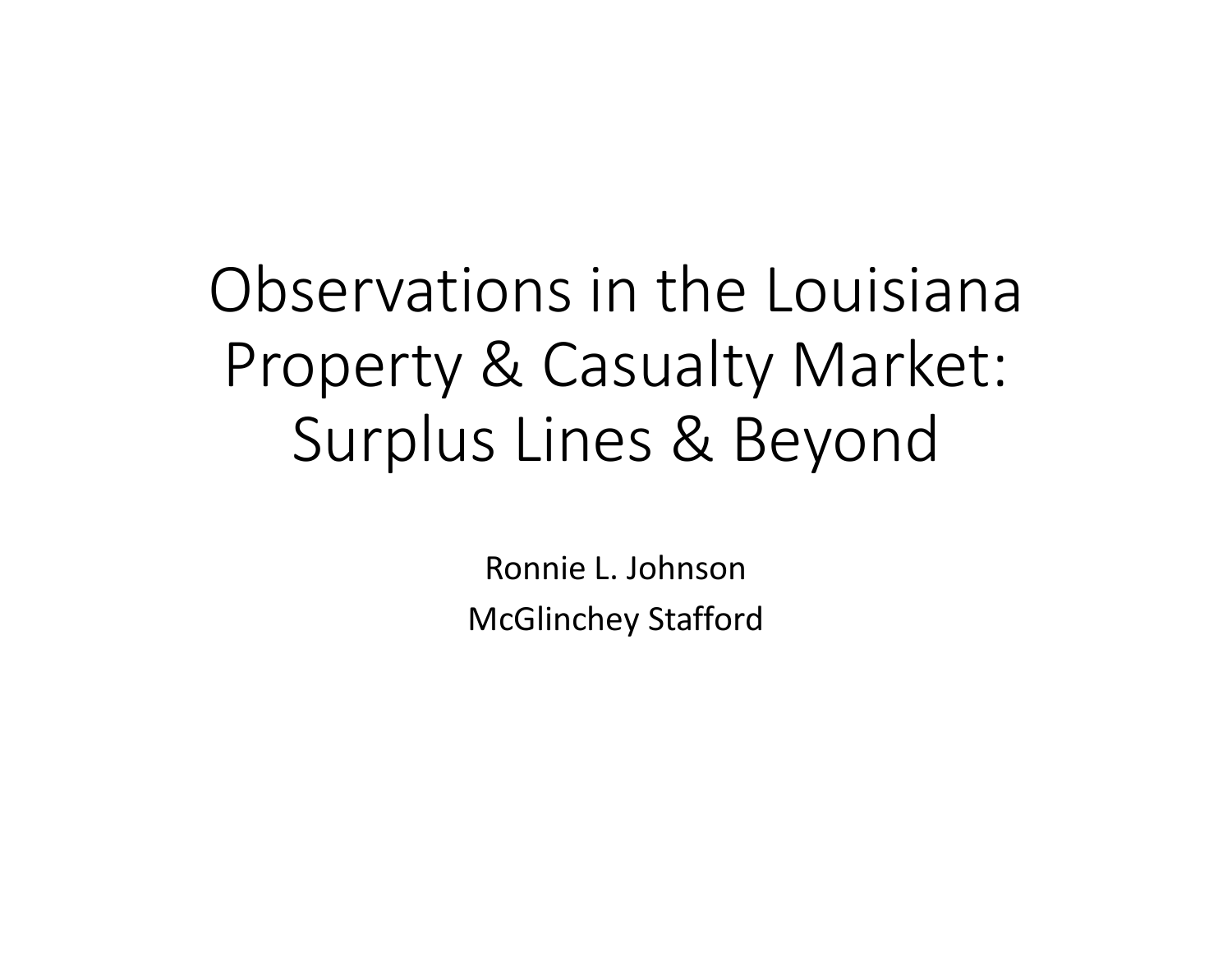# What are the hot topics in the P&C world?

- Homeowners' Insurance
- Flood Insurance
- Automobile Insurance
- Additional Regulation of "Surplus Lines Insurers"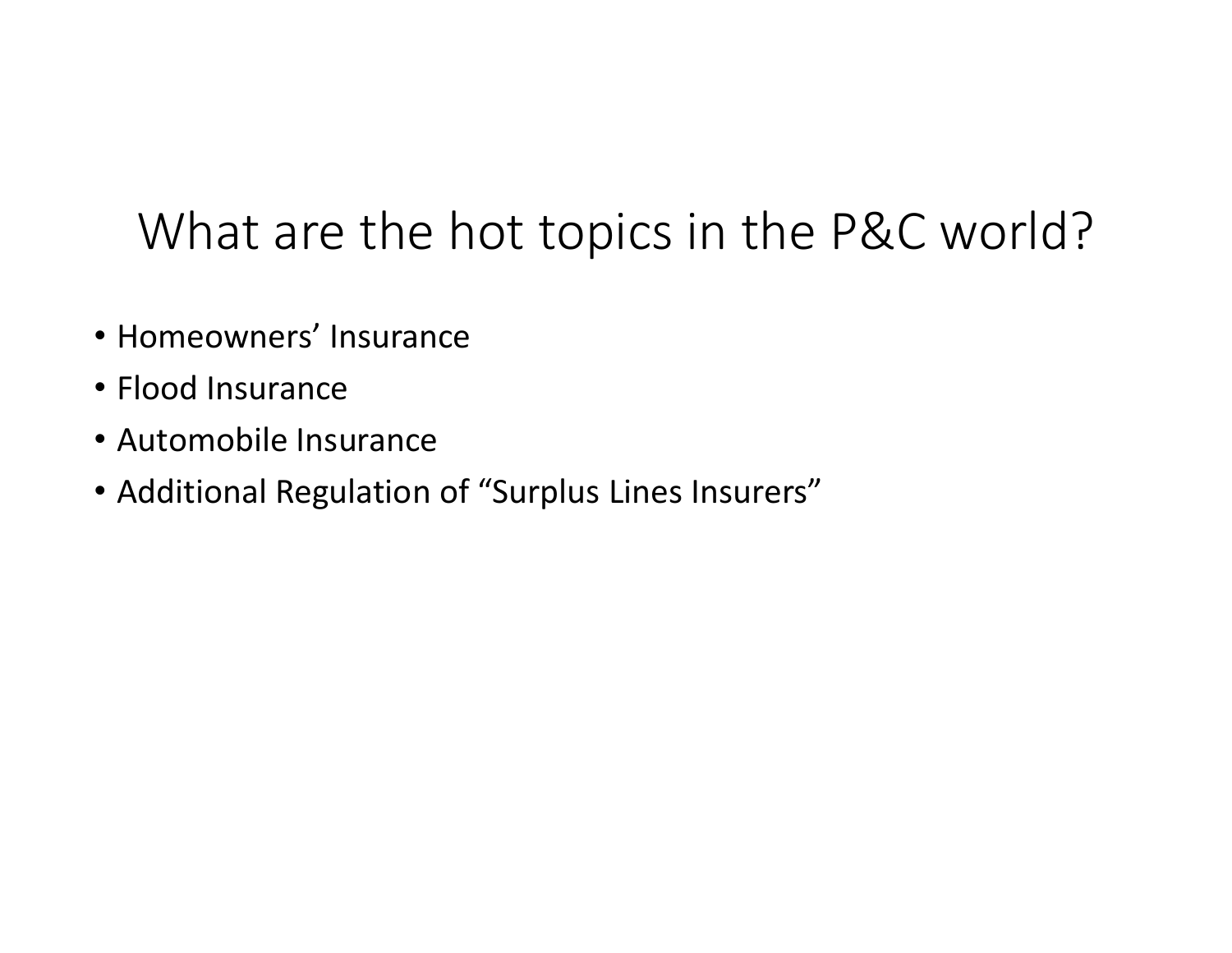## Louisiana Homeowners' Insurance Market

- On August 29, 2005 Hurricane Katrina. Largest single insured loss event in history with more than \$41 billion in insured property damage, with total economic damage topping \$100 billion. In the 25 year span leading up to 2005, insurers in Louisiana wrote <sup>a</sup> total of \$13 billion in homeowners insurance premium, from which they earned \$1 billion in profit.
- On August 29, 2021 Hurricane Ida. To date, three insurers had claims which exceeded their catastrophic reinsurance towers leaving them insolvent. LIGA issued <sup>a</sup> \$100 million assessment.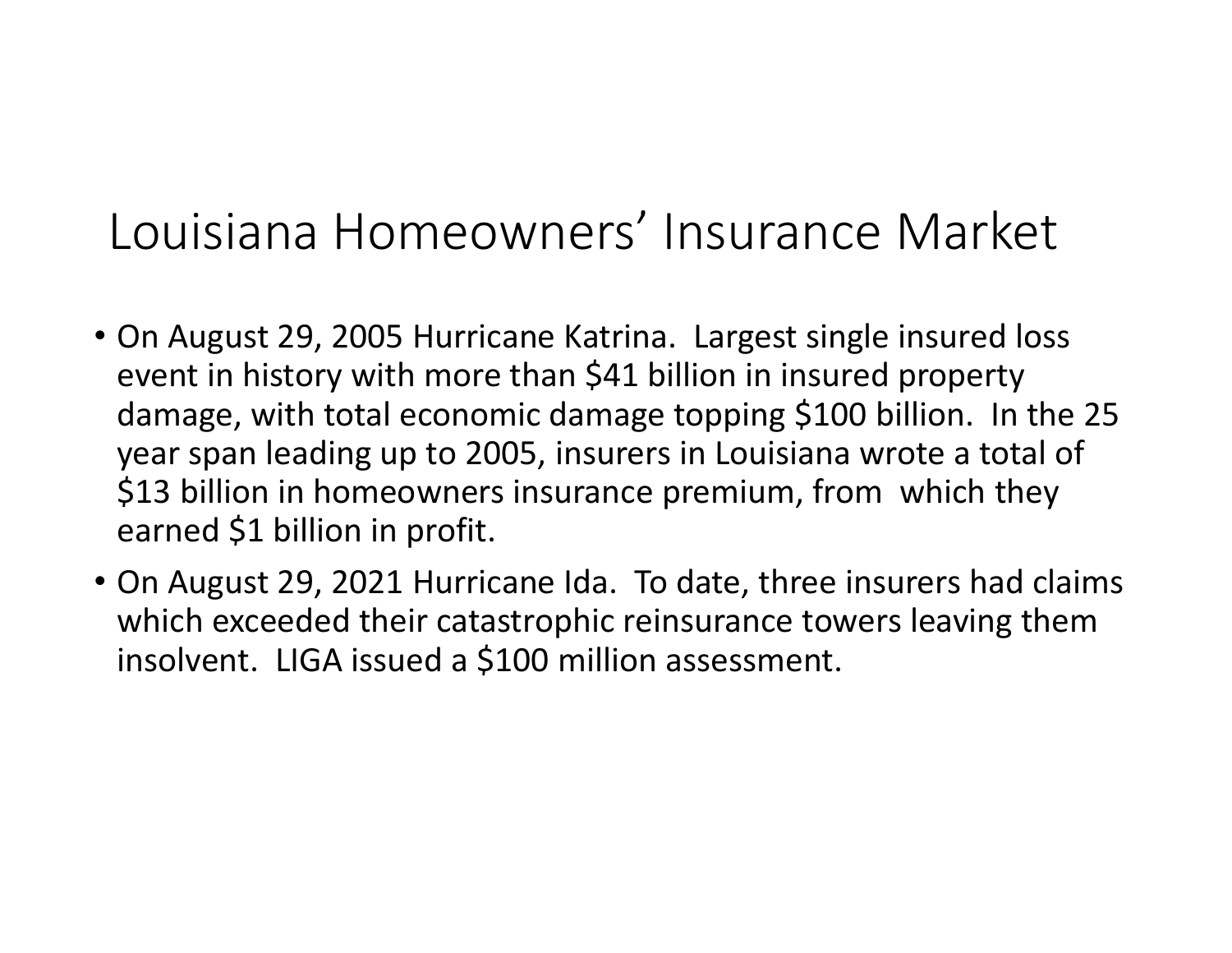## Complaints & Mediation

- 3305 Consumer complaints received by LDI from Hurricane Ida.
- LDI created the Hurricane Ida Mediation Program which is open to all authorized property and casualty insurers and surplus lines insurers to facilitate disputes for personal lines residential insurance claims up to \$50,000. Participation is voluntary for insurers and policyholders. The two mediation providers (Mediation and Arbitration Professional Systems in Metairie and Perry Damp Dispute Solutions in Baton Rouge) have agreed to provide the 90 minute service for \$600. Additional details are set forth in Bulletin 2021‐08.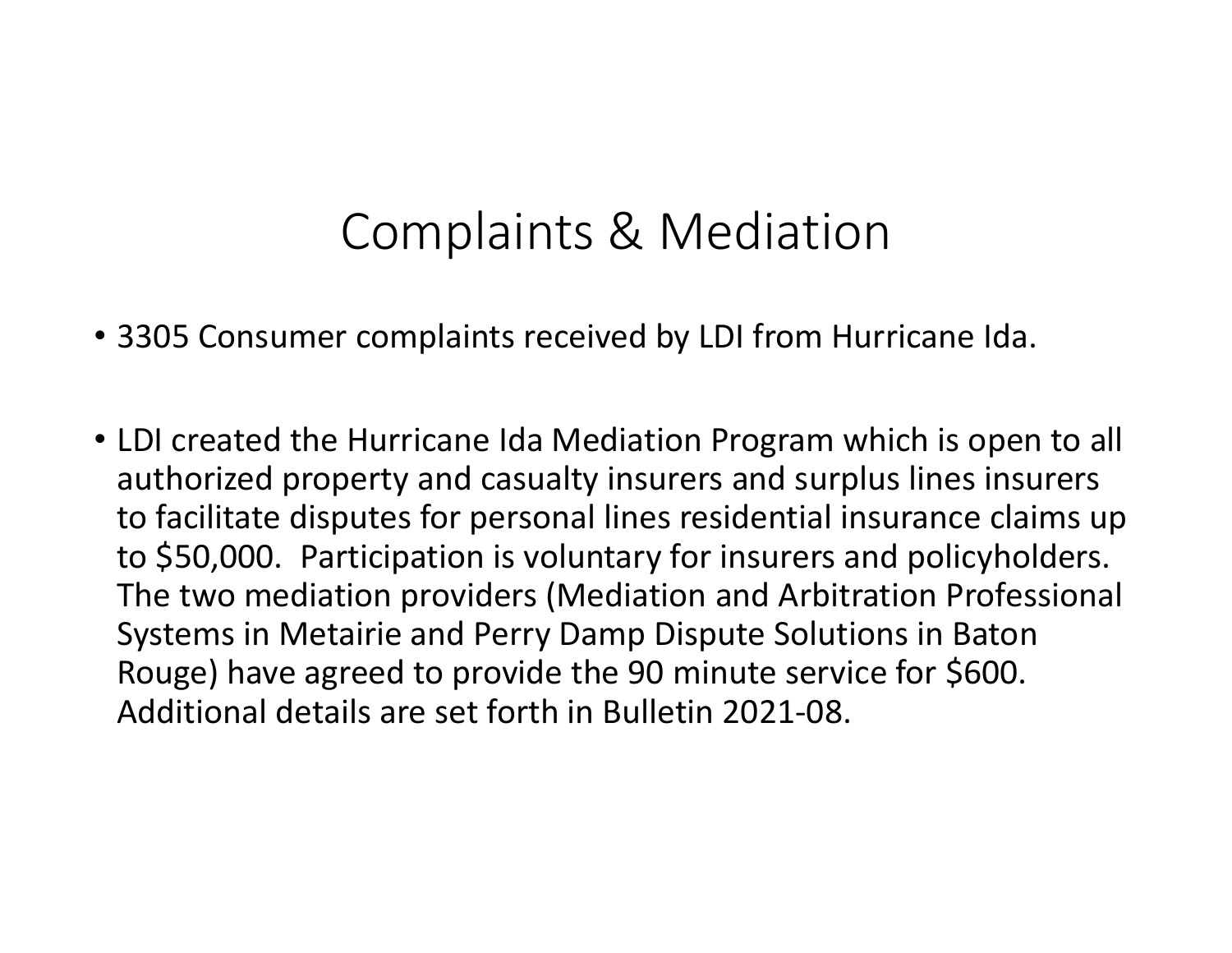#### Three Year Marriage Rule

- La. R.S. 22:1265(D) and 22:1333(C) provide that an insurer may not cancel or fail to renew <sup>a</sup> homeowners' insurance policy that has been in effect and renewed for more than three years unless based upon nonpayment of premium, fraud of the insured, <sup>a</sup> material change in the risk being insured, two or more claims within <sup>a</sup> continuous three‐ year period of time within the five years preceding the current policy renewal date, or if continuation of such policy endangers the solvency of the insurer.
- The above restriction does not apply if the insurer withdraws from the homeowners' insurance market in Louisiana. A number of insurers have elected to withdraw from the homeowners' insurance market so that they could non‐renew policies that were otherwise protected by statute.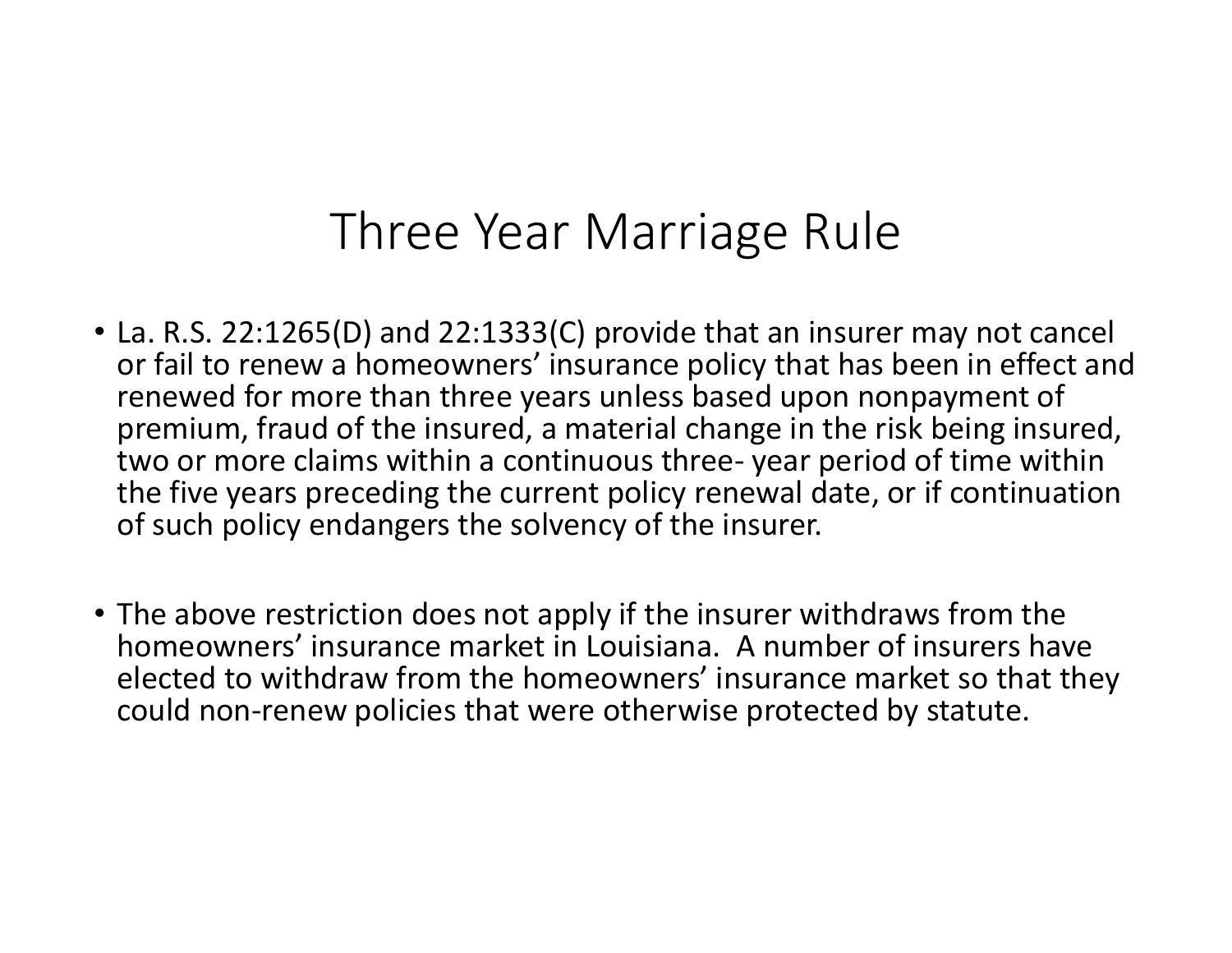### Bulletin 2021‐02

- Bulletin 2021‐02 was issued to All Authorized Property and Casualty Insurers and All Surplus Lines Insurers to provide notification and guidance of the statutory requirements relative to the submission of proof of loss documentation by their policyholders for claims caused by any of the multiple hurricanes that struck Louisiana in 2020.
- "… any attempt by an insurer to classify damage caused by any of the 2020 hurricane events as <sup>a</sup> "material change in the risk" for purposes of cancellation or non‐renewal is not proper. I will exercise the full extent of my regulatory enforcement authority to protect Louisiana homeowners."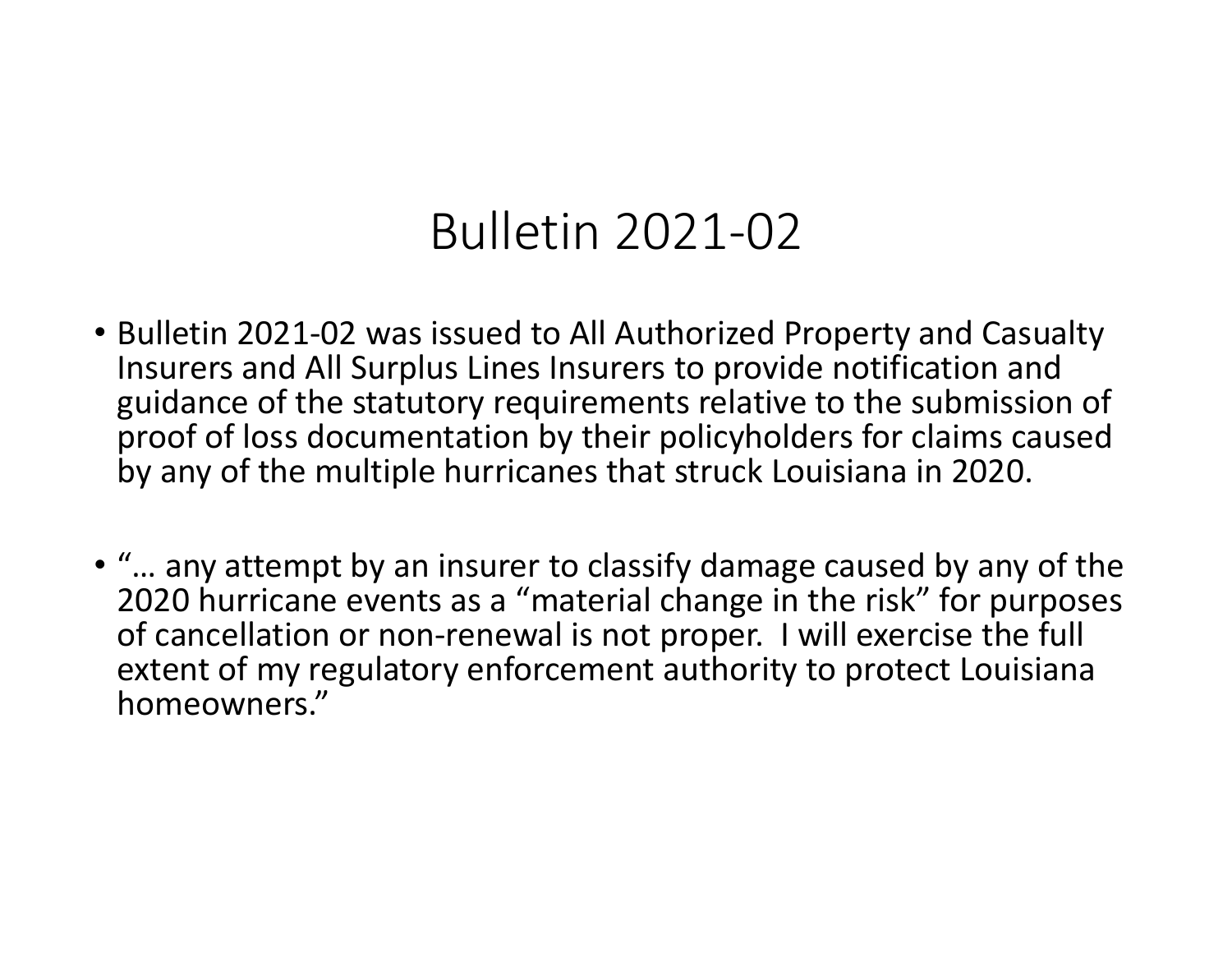#### Bulletin 2021‐07

- Bulletin 2021‐07 was issued to All Authorized Insurers, Surplus Lines Insurers, and Health Maintenance Organizations.
- According to the Bulletin "I urge and request that all insurers evaluate civil authority prohibited use claims filed by their policyholders without regard to whether mandatory evacuations were issued as <sup>a</sup> result of Hurricane Ida. I also urge and request that all insurers interpret their policyholders' evacuation broadly and process claims made for loss of use filed by policyholders and treat them fairly as required by law. In furtherance of this request, insurers should waive the language contained in their insurance policies requiring mandatory evacuation to trigger civil authority coverage."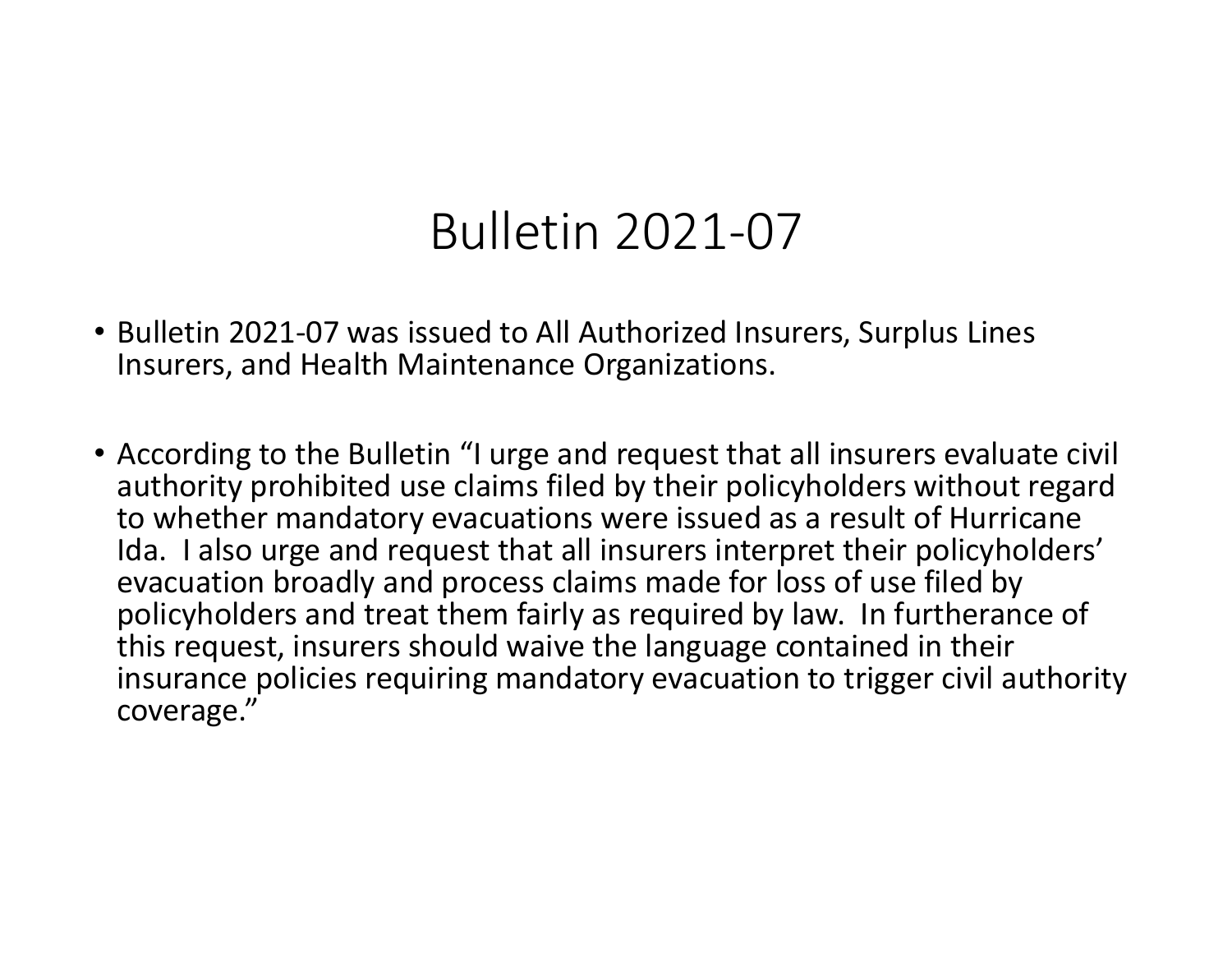#### Directive 218

- Bulletin 2021‐07 included <sup>a</sup> statement that read: "All insurers shall notify me of their decision to abide by Bulletin 2021-07 so that I can monitor<br>adherence to this request when fielding consumer complaints." Some insurers advised the Commissioner that they would not pay those loss of use claims where no express civil authority order to evacuate was in place.
- "Accordingly, pursuant to the statutory authority vested in me by La. R.S. 22:2(A)(1) and €, 22:11(A), and 22:861, <sup>I</sup> direct all authorized insurers and allall surplus lines insurers that, to the extent any insurance contract may contain any language that implies the need for <sup>a</sup> civil authority to issue an evacuation order, they shall treat the multiplicity of actions taken by all<br>public officials and the spirit and intent of all communications issued by all<br>public officials as being tantamount to an order to evacuate that f public officials as being tantamount to an order to evacuate that fulfills any such policy requirement."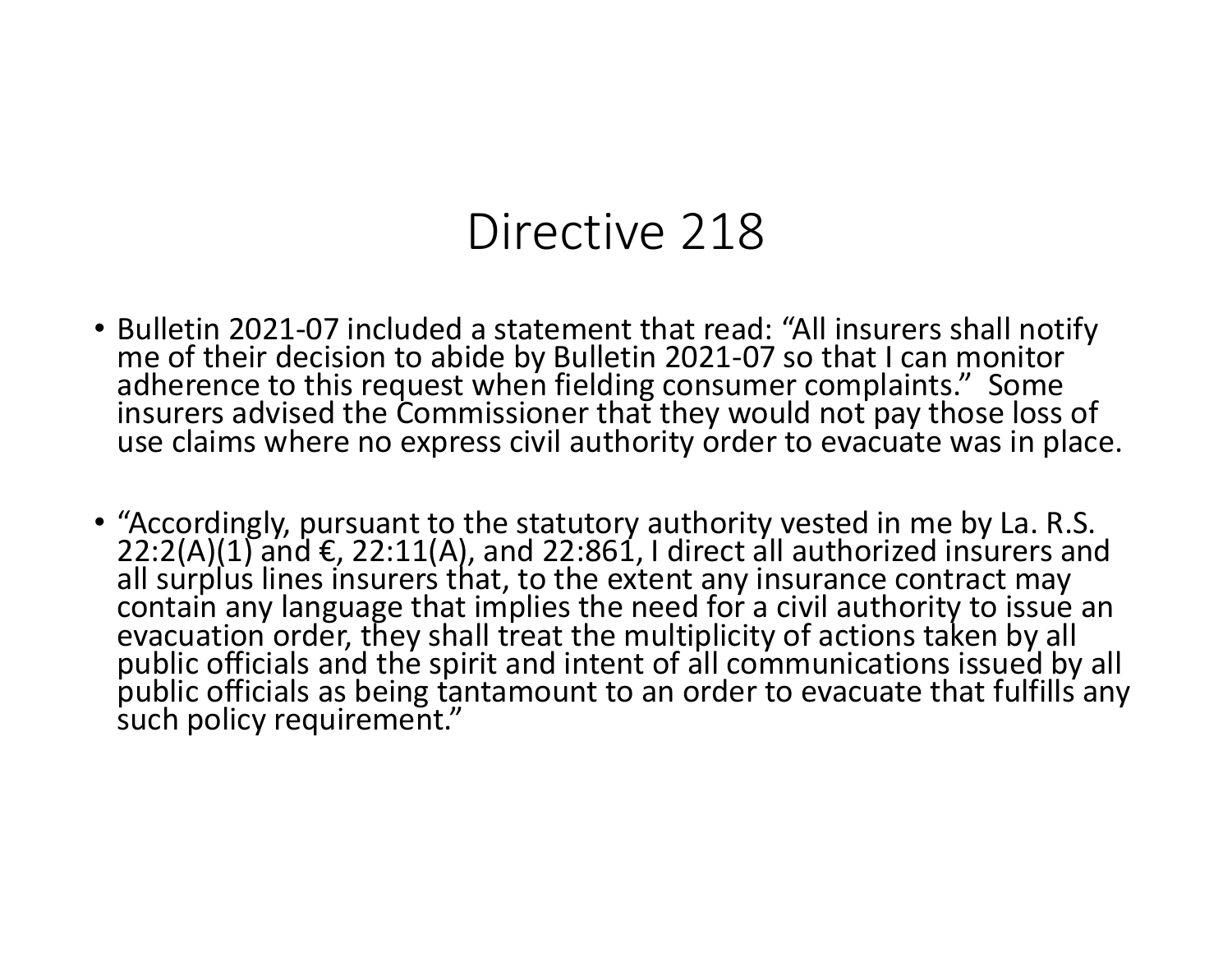## HB 83 (Schelgel)

• For homeowners with civil authority loss of use coverage, this bill would clarify what actions by <sup>a</sup> civil authority would satisfy the policy terms for coverage to be paid.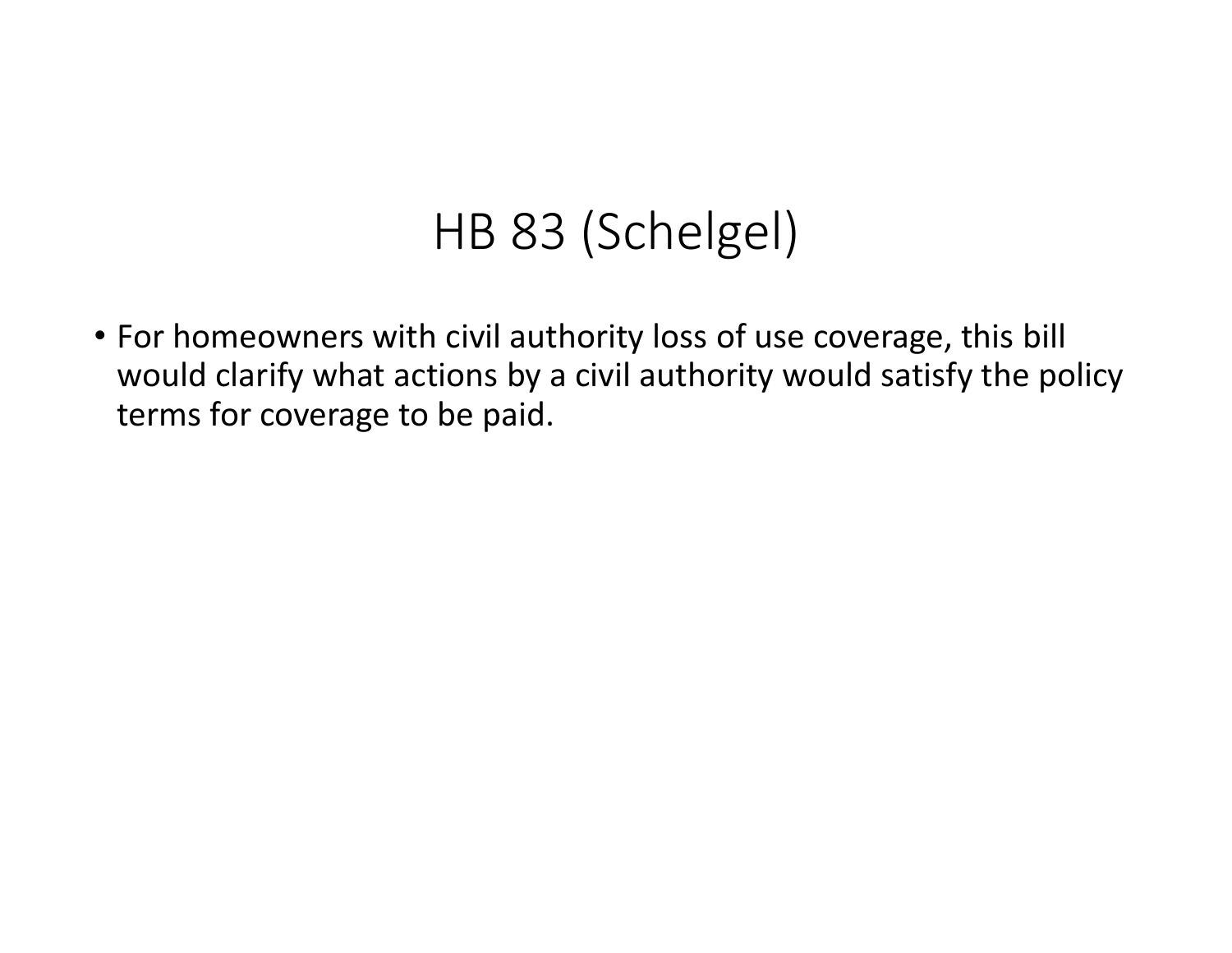### IIAL Proposed Legislation

- R.S. 22:887 Cancellation by insurer; changes to homeowner's insurance policies
- • K. (1) When the governor declares <sup>a</sup> state of emergency pursuant to R.S. 29:724, an insurer may not cancel or nonrenew an insurance policy which provides property insurance coverage on a property located in this state which has been damaged as a<br>result of a named storm or windstorm that is the subject of the declaration of emergency until 90 similar property insurance policy by another insurer that is writing policies in this state other than Louisiana Citizens Property Insurance Corporation.
- •(2) However, an insurer or agent may cancel or nonrenew such <sup>a</sup> policy prior to the repair of the property:
- •(a) Upon 10 days' notice for nonpayment of premium; or
- •(b) Upon 30 days' notice:
- •(I) For <sup>a</sup> material misrepresentation or fraud related to the claim;
- •(II) If the insurer determines that the insured has unreasonably caused <sup>a</sup> delay in the repair of the dwelling; or
- •(III) If the insurer has paid policy limits.
- •(c) Upon written request of the policyholder.
- •• (3) If the insurer elects to nonrenew a policy covering a property that has been damaged, the insurer shall provide at least 90<br>days' notice to the insured that the insurer intends to nonrenew the policy 90 days after th in this paragraph shall prevent the insurer from canceling or nonrenewing the policy 90 days after the repairs are complete for the same reasons the insurer would otherwise have canceled or nonrenewed the policy but for the limitations of subparagraph 1. The commissioner of insurance may promulgate rules and issue orders, necessary to implement this paragraph.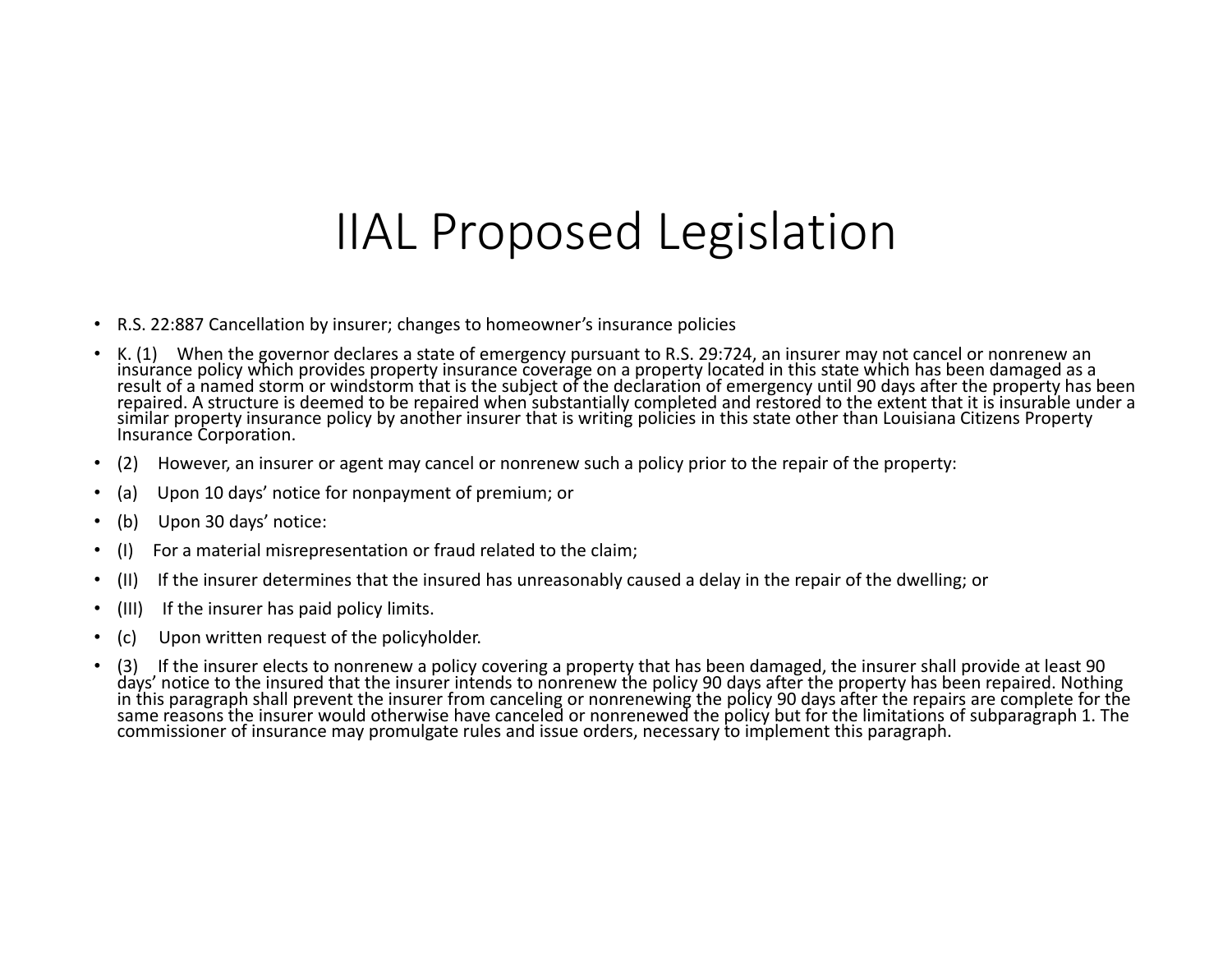## SB 119 (Talbot)

- This bill would require insurers to provide <sup>a</sup> homeowners insurance claim guide by mail or email at the start of <sup>a</sup> claims process.
- The guide would provide general information regarding the claims process, timelines, and the policyholder's rights and duties.
- The guide would be developed by LDI.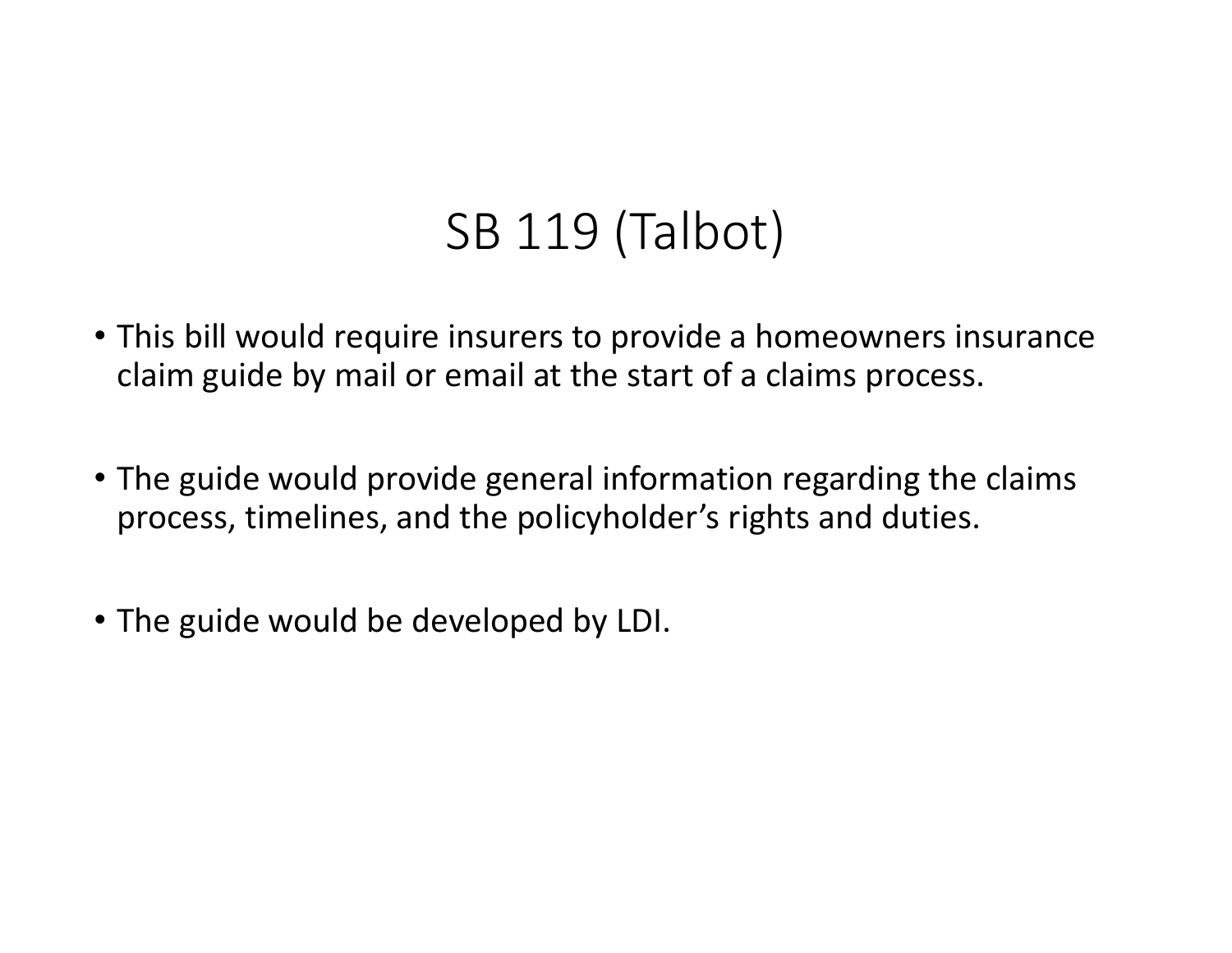#### SB

- In the event <sup>a</sup> third new adjuster is assigned to <sup>a</sup> homeowners claim, this bill would require that insurers provide the claimant with <sup>a</sup> central point of contact and <sup>a</sup> summary report on the status of their claim.
- SB 13 (Bouie) and SB 345 (Smith) each require the insurer to limit the number of claims adjusters per claim to three.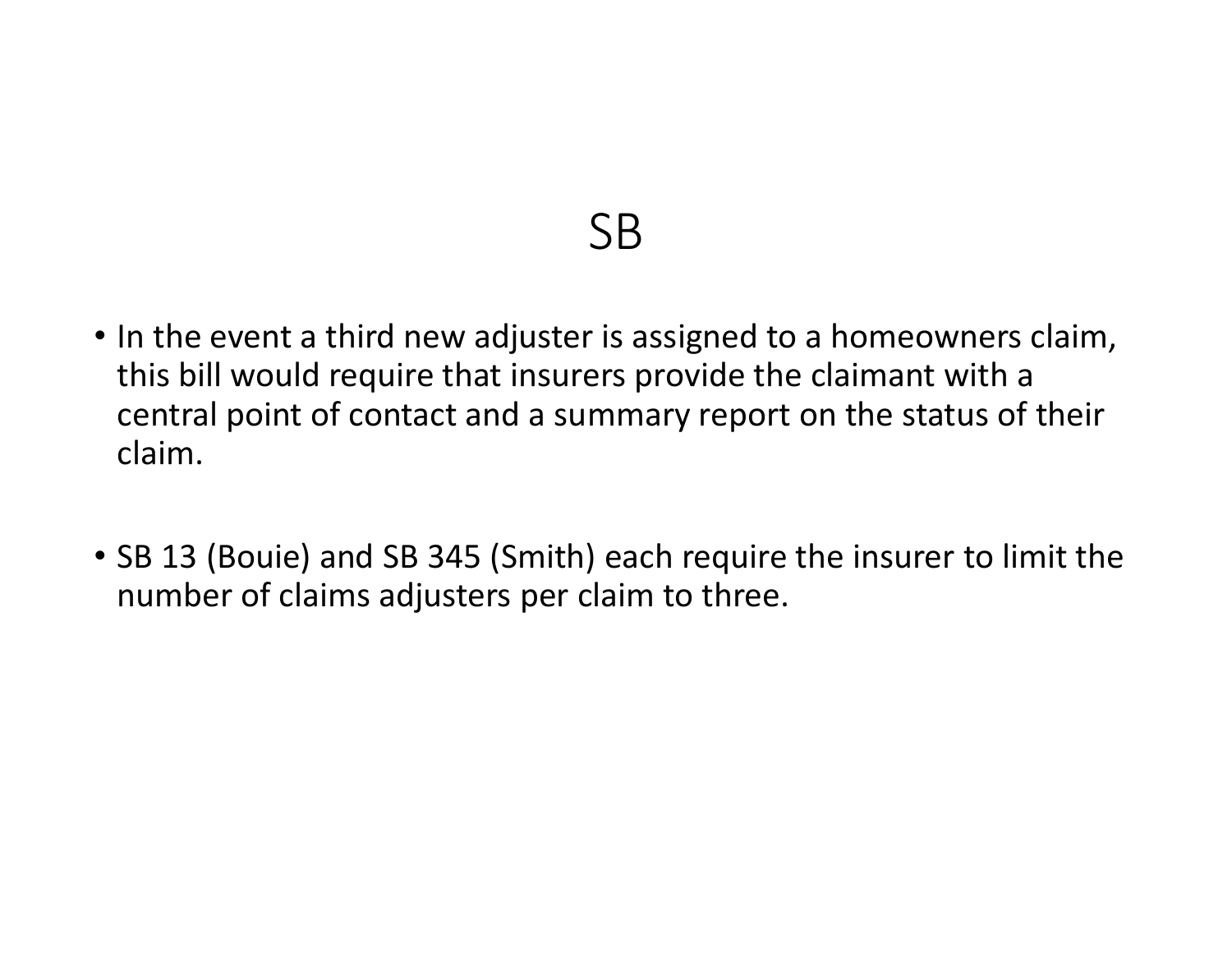# HB 521 (Huval)

- •(3) Procedures to address the following:
- •(a) The back up, storage, retrieval, and security of records and data.
- •(b) The handling and processing of claims, whether arising prior to or subsequent to the catastrophe.
- •(c) The training of staff.
- •(d) Communication with policyholders and subscribers.
- •(e) The distribution of catastrophe claims information.
- •(4) Considering the scale of the catastrophe and the number of policies issued in the affected area, the methodology for determining the following:
- •(a) The number of field adjusters, desk adjusters, and other administrative personnel necessary to respond to the catastrophe.
- • (b) The provision of sufficient claims and administrative personnel to service policyholder and subscriber needs in <sup>a</sup> timely manner.
- •(c) The provision of logistical support necessary for claims and administrative personnel in the affected area.
- •(5) The process whereby <sup>a</sup> policyholder can file <sup>a</sup> claim.
- •(6) The process whereby <sup>a</sup> policyholder or agent can contact the appropriate claims personnel, regarding <sup>a</sup> claim.
- •(7) Any other information required by the commissioner.
- • 51C. Every insurer, health maintenance organization, and third‐part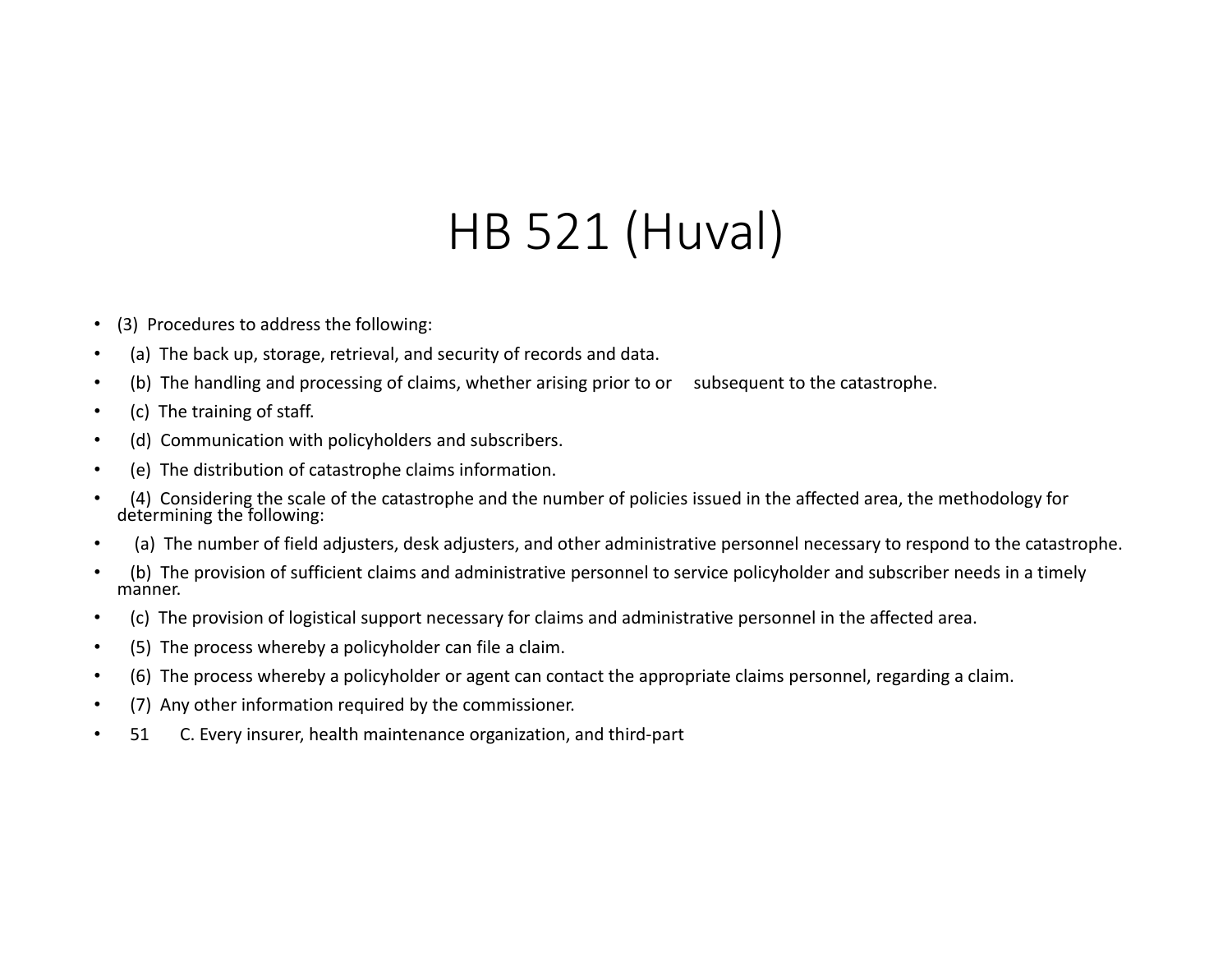# HB 87 (Firment)

- This bill would add "moveable" property to the valued policy law for <sup>a</sup> total loss property claim.
- In the event of <sup>a</sup> total property loss, the carrier would pay the full amount of coverage stated in the policy for both immovable and movable property.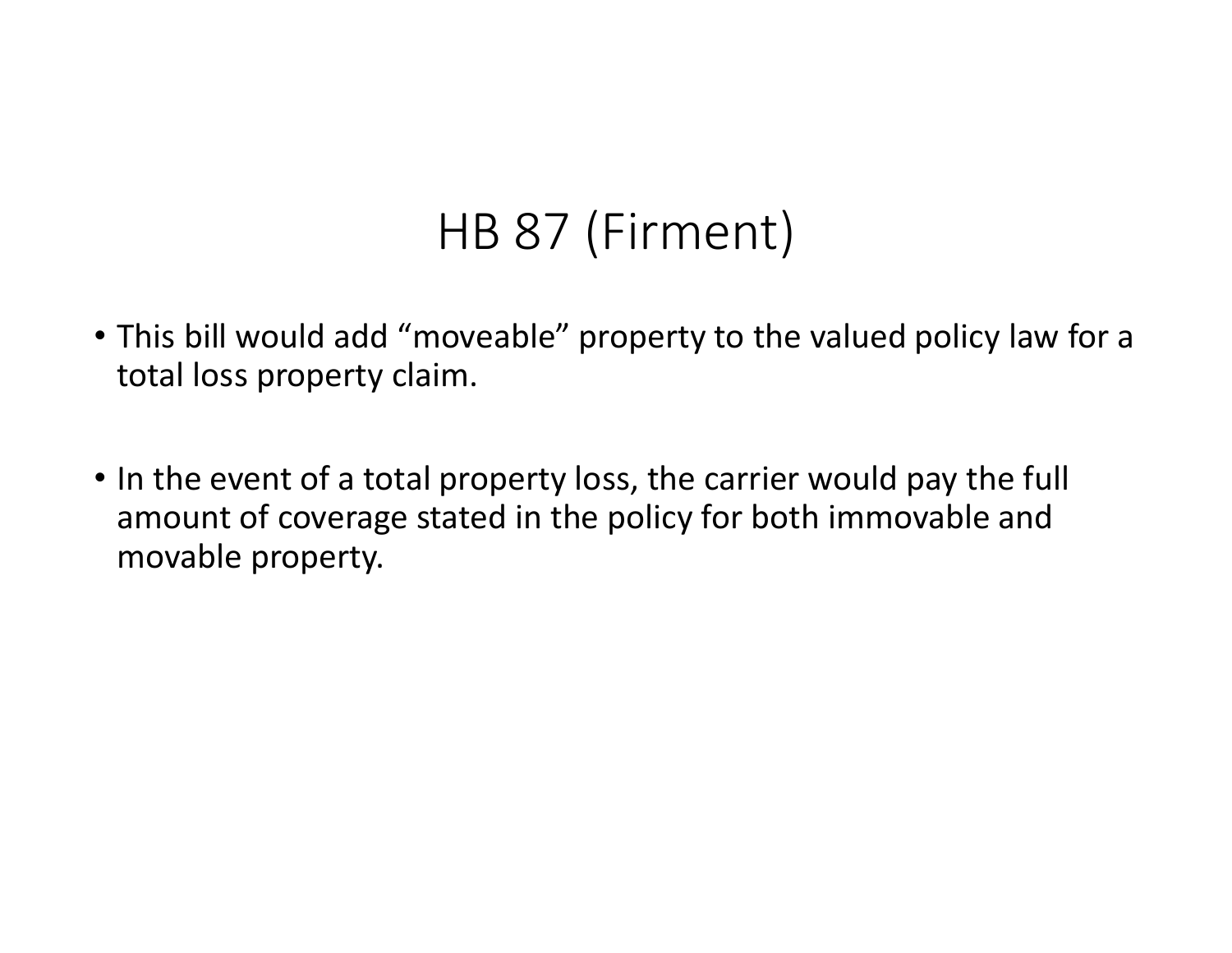## NFIP Flood Insurance

- FEMA updated the National Flood Insurance Program's ("NFIP") risk rating methodology through the implementation of <sup>a</sup> new pricing methodology called Risk Rating 2.0. The goal was to deliver rates that are actuarialy sound, equitable, easier to understand and better reflect a property's flood risk.
- New policies beginning October 1, 2021 were subject to the new rating methodology. Existing policyholders eligible for renewal were able to take advantage of immediate decreases in premiums.
- Phase II All remaining policies renewing on or after April 1, 2022, will be subject to the new rating methodology.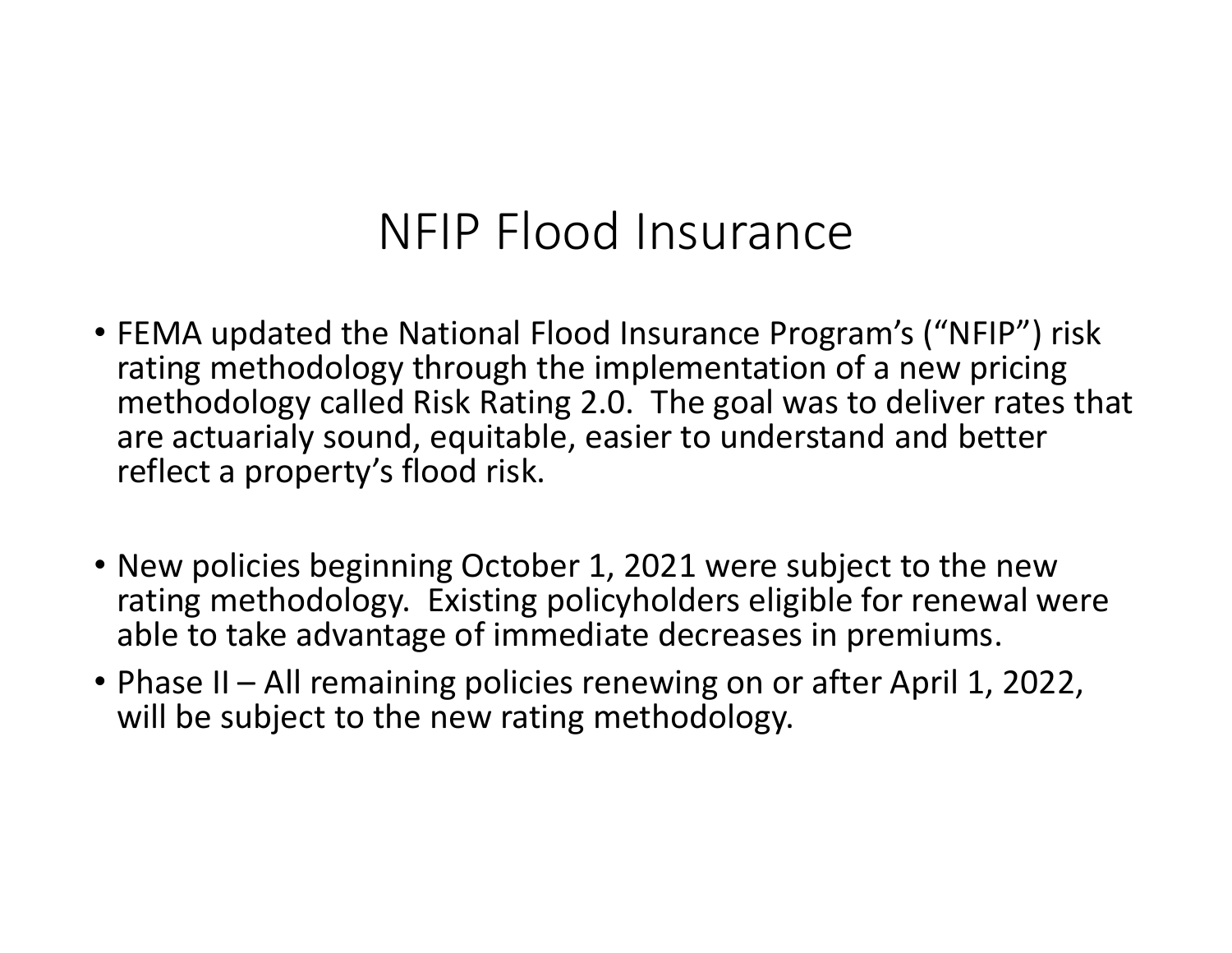- As a general rule rate increases are capped at 18% per year.
- Policyholders are able to transfer their discount to <sup>a</sup> new owner by assigning their flood insurance policy when their property changes ownership.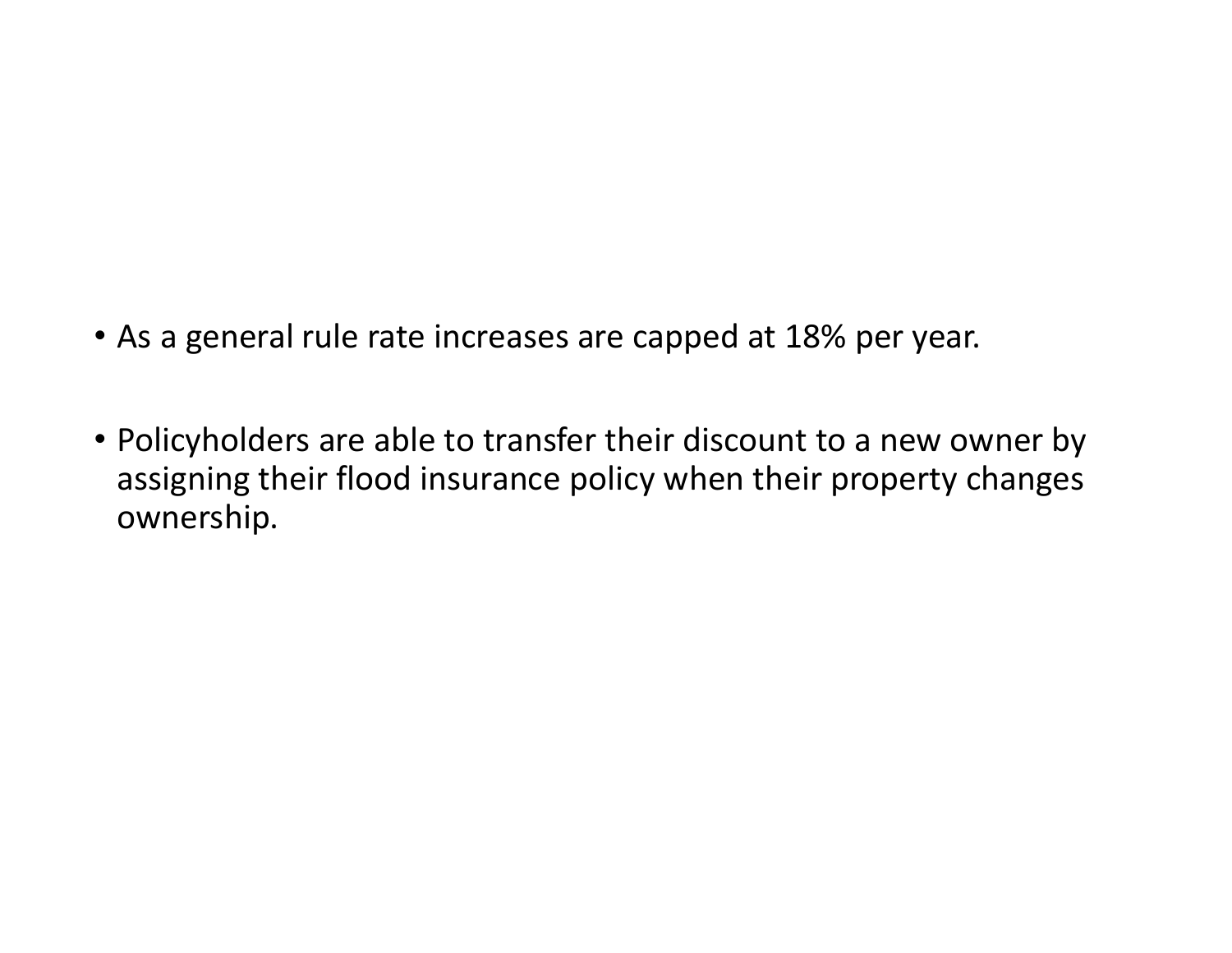#### **Risk Rating 2.0 - National Rate Analysis**

Under the current rating methodology, every year at renewal, policyholders on average see premium increases of \$8 per month.

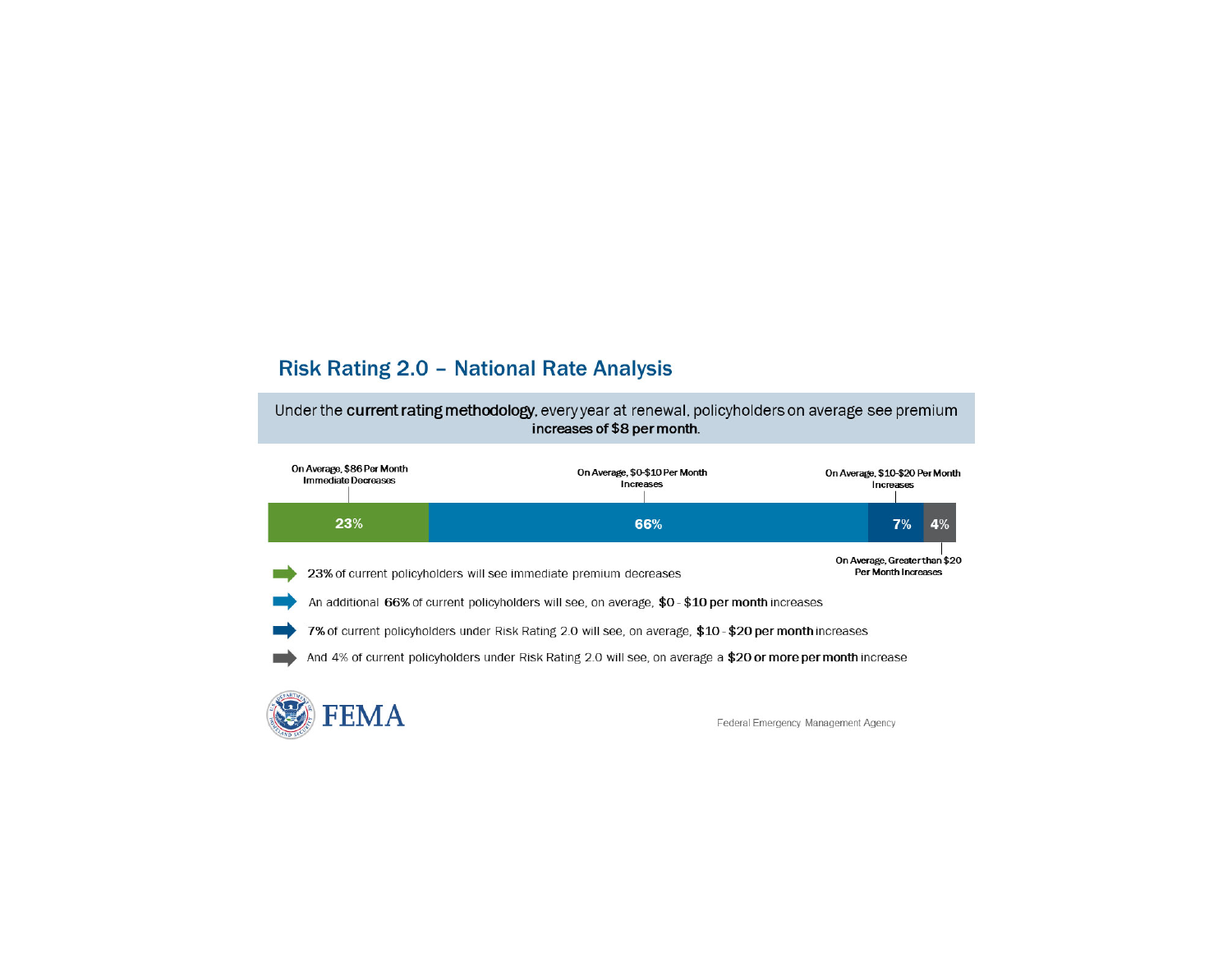### Automobile Insurance

• Amongst all the states, Louisiana is the most expensive state with an average auto insurance premium of \$2,839 per year, <sup>a</sup> 19% increase in rates from 2020. This is 99% more expensive than the national average.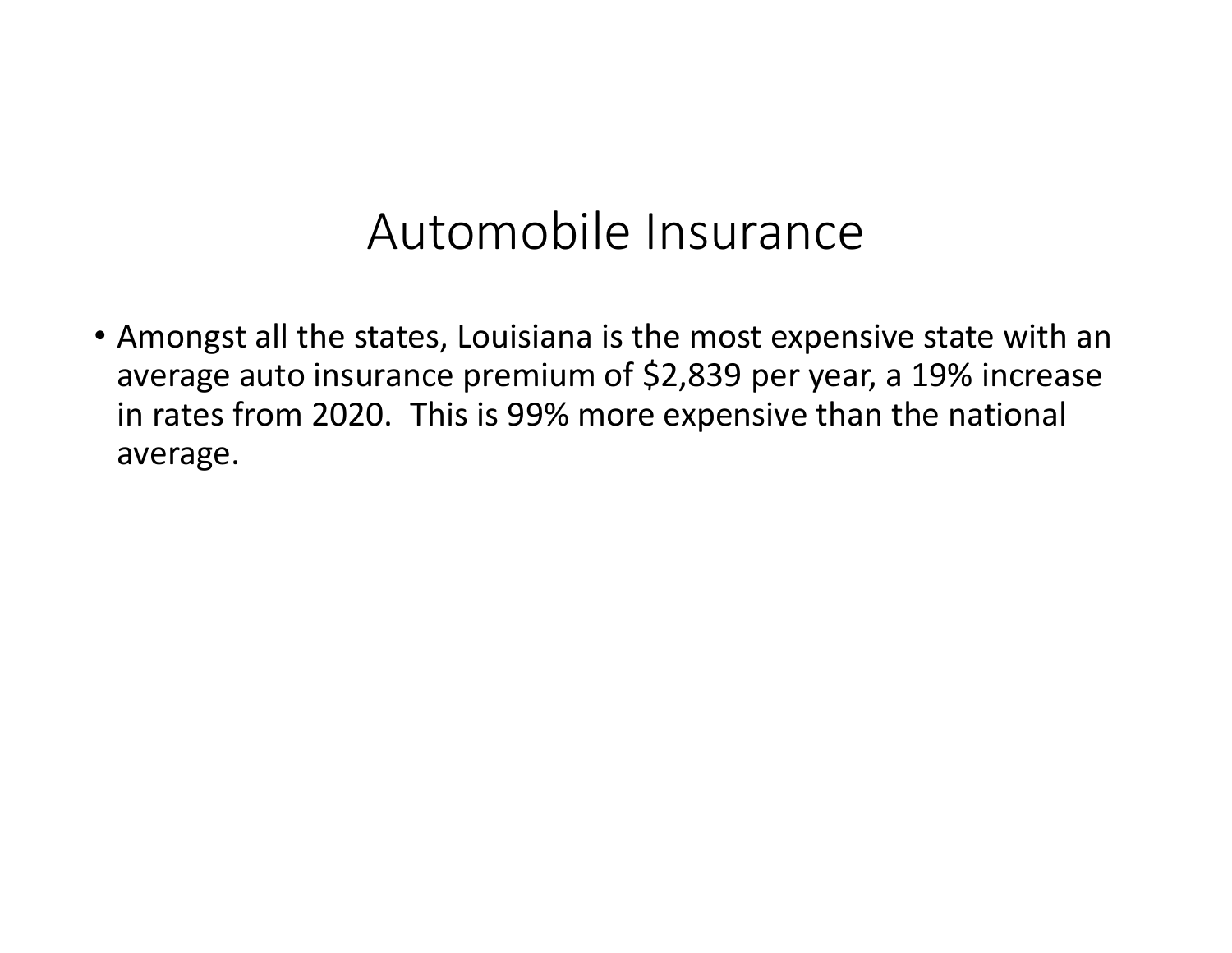## SB 21 (Robert Mills)

- Currently, authorized insurers must provide contact information for their relevant staff in areas such as consumer complaints, solvency, rules and regulations, and taxes.
- This bill would add that surplus lines insurers must also provide the same contact information.